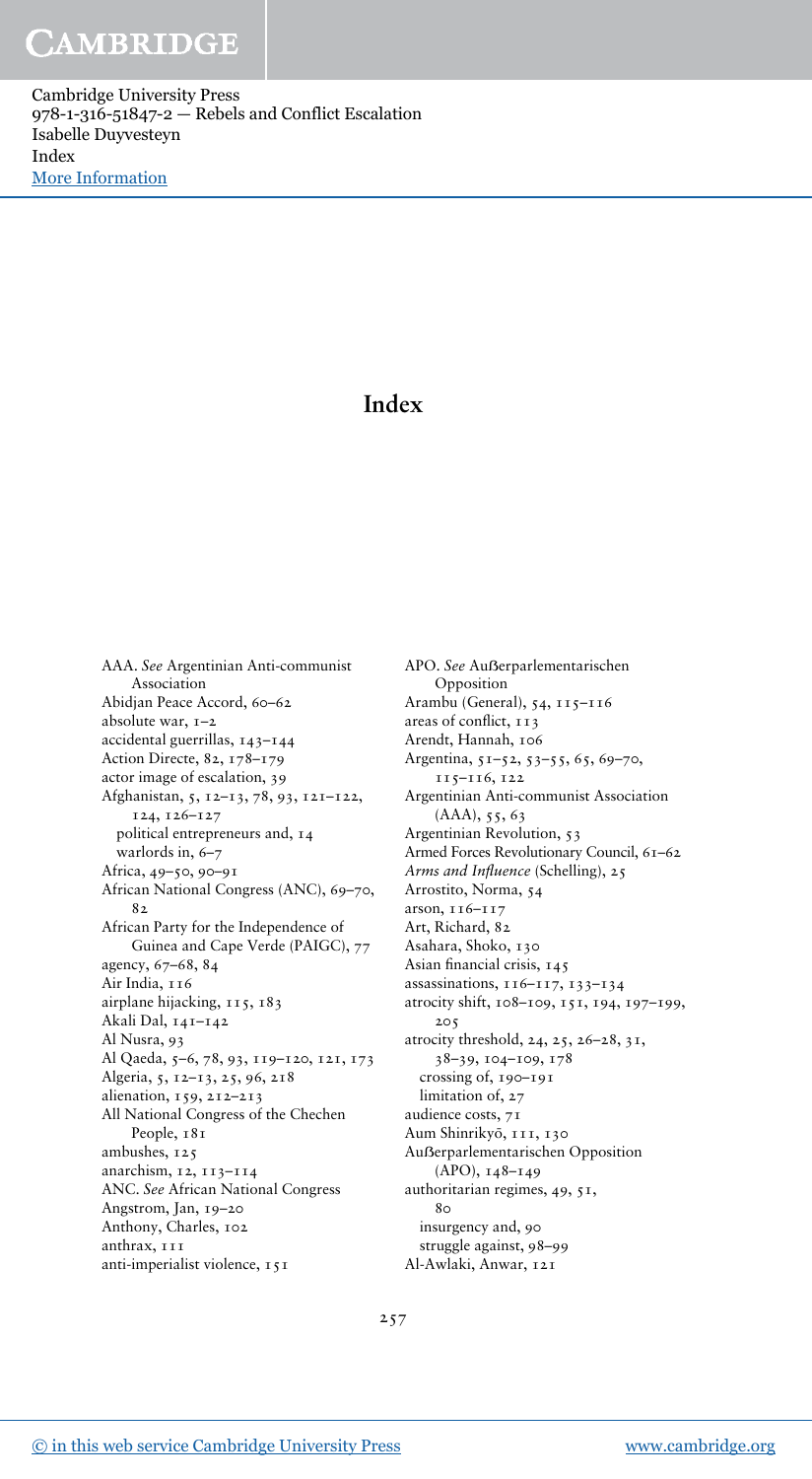Cambridge University Press 978-1-316-51847-2 — Rebels and Conflict Escalation Isabelle Duyvesteyn Index [More Information](www.cambridge.org/9781316518472)

Baader, Andreas, 135–136, 149–151 balance of power, 25-26 Balkan interventions, 26–27 barbaric violence, 25–26 barbarity, 8 bargaining theory, 12 Basayev, Shamil, 183 Basque ETA movement, 172–173. See also Euskadi Ta Askatasuna battle of Dien Bien Phu, 77 battle of Elephant Pass, 103 belligerents, 3, 36, 82–83, 187–188, 189–190, 191 Beslan school massacre, 183, 190–191, 205 Betancur, Belisario, 169 Bhindranwale, Sant Jarnail, 142 bin Laden, Osama, 24, 78, 121, 138 Black Panthers, 138-139 Bloody Sunday, 75–76, 107, 116, 210–211 Bolivar, Simon, 168 Brigate Rosse, 5, 51–52, 92, 129, 152–154, 171 brinkmanship, 20 Buddhism, 101 Bulgaria, 122 bureaucracy, 135 Busher, Joel, 178–179 Cabral, Amílcar, 77 Cairo, 73 camaraderie, 126-127 Canada, 166 capabilities, 42, 47, 132, 161, 176, 178, 212–213 augmentation of, 122–123 de-escalation, 42 limited, 70-71 over-estimation of, 91–92 reinforced, 104–105 repression and, 121 violence and, 89–90 Carlos the Jackal, 92–93 Catholicism, 74 Caucasus, 14 causal mechanisms, 44–45 CDU. See Christian Democrats Central African Republic, 12–13 chain-ganging, 132, 136 Chamorro, Pedro Joaquín, 99 charismatic authority, 162-163

### 258 Index

Chechnya, 13–14, 79, 123, 159, 180–181, 181–185, 190–191, 202–203 chemical weapons, 111 China, 24 Christian Democrats (CDU), 148 Christian elite groups, 73 civil liberties, 50-51 civil rights, 74–76 civil war studies, 4, 6, 43–44 civilians, 8 casualties, 177–178 indiscriminate targeting of, 26–27 violence against, 25 clandestine financing, 145 classical strategic thought, 30 Clausewitz, Carl von, 1–4, 8, 40–41, 57, 175–176, 189, 212–213, 222–223 clients, 48 coercion, 7, 15, 17, 67–68, 94 effectiveness of, 78–79 legitimacy and, 161, 173 coercion-control mechanism, 25 Cold War, 1, 19, 21, 24, 28, 33–34 Cole, USS, suicide attack, 83–84 collaboration, 161 collective action, 48 collective punishment, 77 Collins, Eamon, 177–178 Colombia, 80, 96, 163, 170, 201 colonialism, 49–50 commitment threshold, 28–30 communication revolution, 117–118 competition of outrage, 31 concessions, 3, 67, 80–83, 86, 107, 195–196 conducive opportunity structure, 48 conflict termination, 113 conflict transformation, 36 conflict-limiting norms,  $35-36$ confrontation, 71 Congress Party, 141–142 congruence, 89–90 contention, 47–48, 80 contingency planning, 128–129 conventional bombing, 117, 121, 164 conventional military forces, 118-119 conventional war, 101 Cordobazo, 56, 54, 107 Coser, Lewis, 22–23 cost-benefit calculations, 11, 20–21, 33–34, 160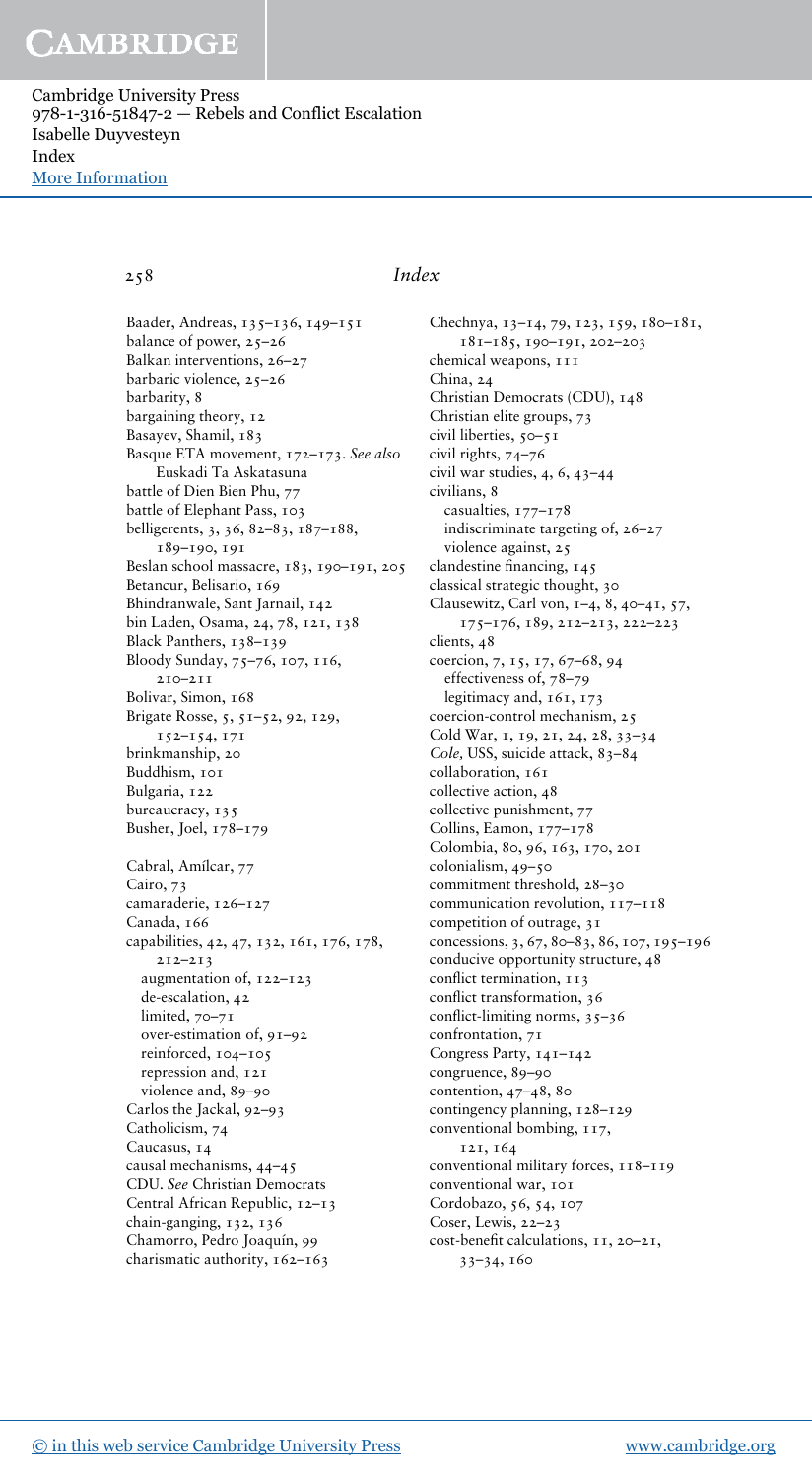Cambridge University Press 978-1-316-51847-2 — Rebels and Conflict Escalation Isabelle Duyvesteyn Index [More Information](www.cambridge.org/9781316518472)

> Cotabato, 73 counter-insurgency, 57, 78–79, 180–181 counter-measures, 7, 121–122, 125, 146, 195–196, 206, 212, 221 counter-movements, 51–52 counterterrorism, 7 credibility, 92, 157 Crenshaw, Martha, 91 Creveld, Martin van, 8 criminal activity, 145–146 criminal organisations, 145–146 criminal prosecution, 71 Cross, James, 165-166 Cuban missile crisis, 21 Cuban revolution, 98 culminating points, 213 cultures of shame, 58 cumulative knowledge, 43–44 cyber weapons, 112–113 Daase, Christopher, 211–212 Dagestan, 183 Dalla Chiesa, Carlo Alberto, 153–154 Day of the Montoneros, 56 De Gaulle, Charles, 85, 164-165 Debray, Regis, 98–99 decentralised organisational structure, 135 decision-making structures, 137 decolonisation, 12, 217 de-escalation, 3, 19–20, 24, 32–33, 36–38, 158, 200 accidental, 37–38 capabilities and, 42 causal processes of, 189–191 causes of, 175 defection and, 186–187 de-legitimation threshold and, 178–179, 187–188 deterrence and, 33–35 difficulty of, 28 foreign support and, 203 inability shift and, 202–203 inability threshold and, 180–181 measuring, 38–40 norm convergence and, 35–36, 179, 202 political will and, 42 repression and, 79 scenarios of, 205 termination of conflict and, 174–175 theorising on, 213–214 defeat, 215, 216–218

### Index 259

defection, 36, 132, 186–187, 203–204 dehumanisation, 128–129 de-legitimation self-, 187–188, 191, 201–202 shift, 201–202 threshold, 178–179, 187–188 Della Porta, Donatella, 129, 152, 154 democracy, 49, 50–51, 63–64 non-democratic states, 51 terrorism and, 90 demonstration effects, 119 denazification, 218 deprivation, 11 desertion, 36 deterrence, 33–35, 174–175, 187 Deutsch, Morton, 28–29 devolved power, 135 diaspora populations, 84 Dien Bien Phu, 77 Dirty War,  $154-155$ dissent, 128–130 divide and rule, 137–138, 143, 155, 192–194, 206, 219 Dominican Republic, 168 drones, 138 Dubrovka theatre, 183, 190–191 Dudayev, Dzhokhar, 182 Dutschke, Rudi, 148 dynamite, 111

Eastern Congo, 145 economic self-betterment, 10 economic underdevelopment, 49 Eelam People's Revolutionary Liberation Front (EPRLF), 133–134 Eelam Revolutionary Organisation of Students (EROS), 133-134 Eelam War I, 102 Eelam War II, 103 Eelam War III, 103 Eelam War IV, 103 El Salvador, 70, 146–147, 163 ELN. See National Liberation Army emotional satisfaction, 146-147 empirical material, 44 Ensslin, Gudrun, 135–136, 149, 149–151 EO. See Executive Outcomes EPL. See Popular Liberation Army EPRLF. See Eelam People's Revolutionary Liberation Front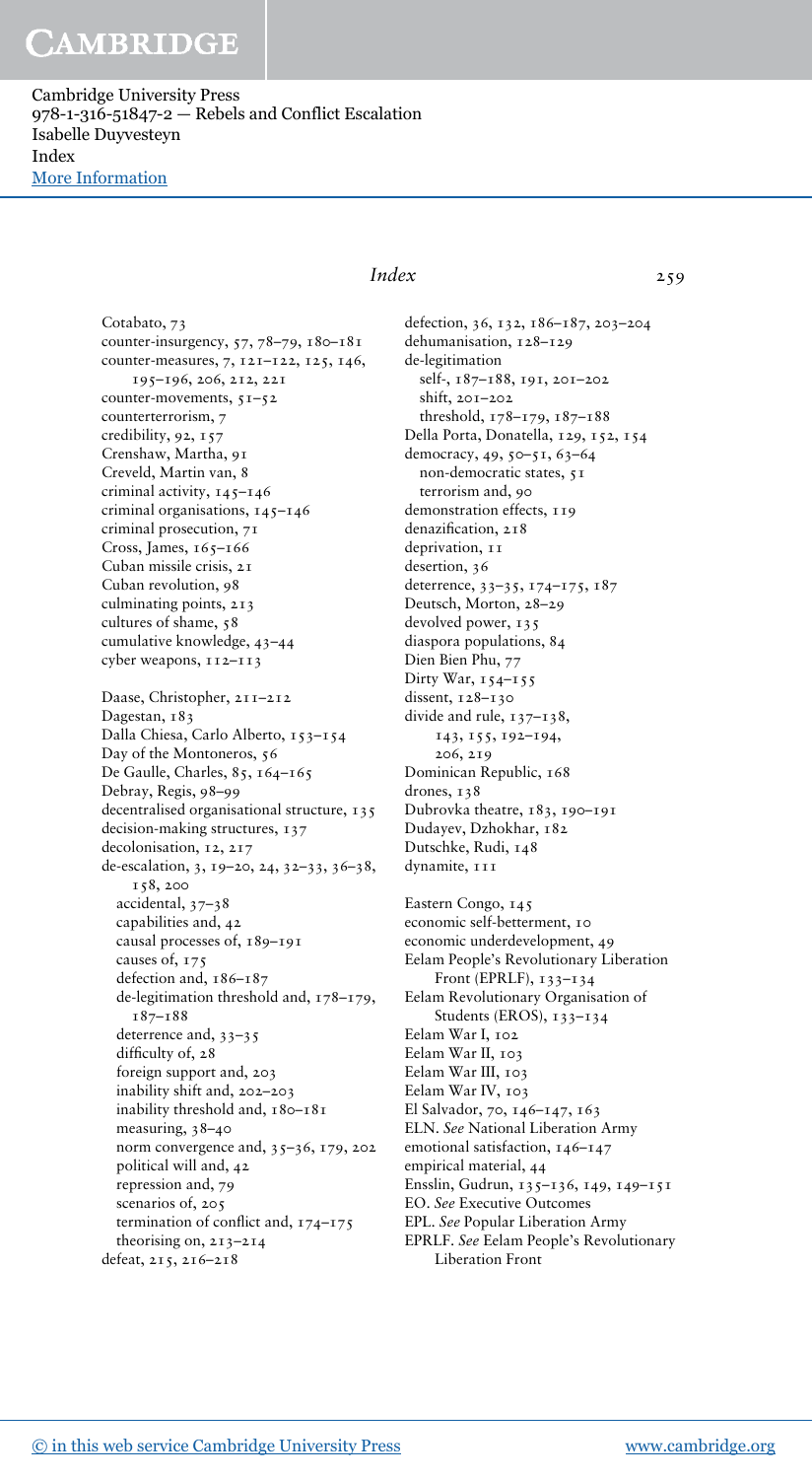Cambridge University Press 978-1-316-51847-2 — Rebels and Conflict Escalation Isabelle Duyvesteyn Index [More Information](www.cambridge.org/9781316518472)

EROS. See Eelam Revolutionary Organisation of Students escalation, 192 actor image of, 39 causal processes of, 189–191 controlling, 221–222 dimensions of, 39 existing ideas about, 24 external pressure and, 136–137 extremity shift and, 155-156 group extremity shifts and, 127–128 horizontal, 38–39 initial, 155 measuring, 38–40 phenomenal image of, 39 political will and, 41 restraints and, 175–178 scenarios of, 204 substitution and, 125 targeting of civilians and, 25 theorising on, 208 threshold of commitment and, 28–30 thresholds of, 192 vertical, 38–39 escalation dominance, 30–31, 176–177, 211–213 escalation ladder, 20, 31 escalation trap, 27, 91–92, 93, 108, 172, 201–202, 211–213 Brigate Rosse and, 129 escape from, 93 need to acquire territorial control and, 158 ETA. See Euskadi Ta Askatasuna ethical boundaries, 27–28 ethnicity, 8, 12, 13 Euskadi Ta Askatasuna (ETA), 13–14, 69–70 Evera, Stephen van, 43 Executive Outcomes (EO), 60-62 exogenous processes, 156 external pressure, 136–137, 142–143, 155, 176 extremity shift, 140, 151-152, 155-156, 185, 191, 192–194, 206, 207–208 Ezeiza massacre, 54 factionalisation, 128, 131 failed states, 26–27, 49–50

## Fanon, Franz, 68–69

#### 260 Index

FARC. See Revolutionary Armed Forces of Colombia Fearon, James, 71 First World War, 218 FLN. See Front de Libération Nationale FLQ. See Front de Libération de Quebec Focoism, 5, 62–63, 98–99 force multipliers,  $118$ foreign influence, 89–90 foreign intervention, 26–27, 85–86, 116–117 foreign sanctuary, 191 foreign support,  $185-186$ , 203 fragmentation, 128, 137 free rider problem, 14 Freedman, Lawrence, 89 freedom of association, 51, 52 freedom of movement, 52, 76 freedom of political organisation, 51 freedom of speech,  $50 - 51$ ,  $52$ Freetown, 58 French Revolution, 48 friction, 175–176 Front de Libération de Quebec (FLQ), 80–81, 85, 163, 163–166, 178–179 Front de Libération Nationale (FLN), 96, 134, 218 FSLN. See Sandinist National Liberation Front Gaddafi, Muammar, 58–59 Gandhi, Indira, 141–142, 209–210 Gandhi, Rajiv, 102, 171 geographical conditions, 39 German Federal Criminal Office, 148 German reparations, 218 German Revolutionary Cells, 92–93 German Socialist Students Association, 148 Germany, 5, 127–128, 148–151 Ghana, 58–59 Giap (General), 77 Gill, K.P.S., 142–143 global jihad, 17, 24, 50, 163 GN. See National Guard Golden Temple, 142–143 Gomez Hurtado, Alvaro, 170 Good Friday agreement, 131, 180, 214–215 goods, provision of, 94 Gorman, Tommy, 69–70 Great March, 16 greed, 8, 58 grievance, 11, 58, 63–64, 91, 194–195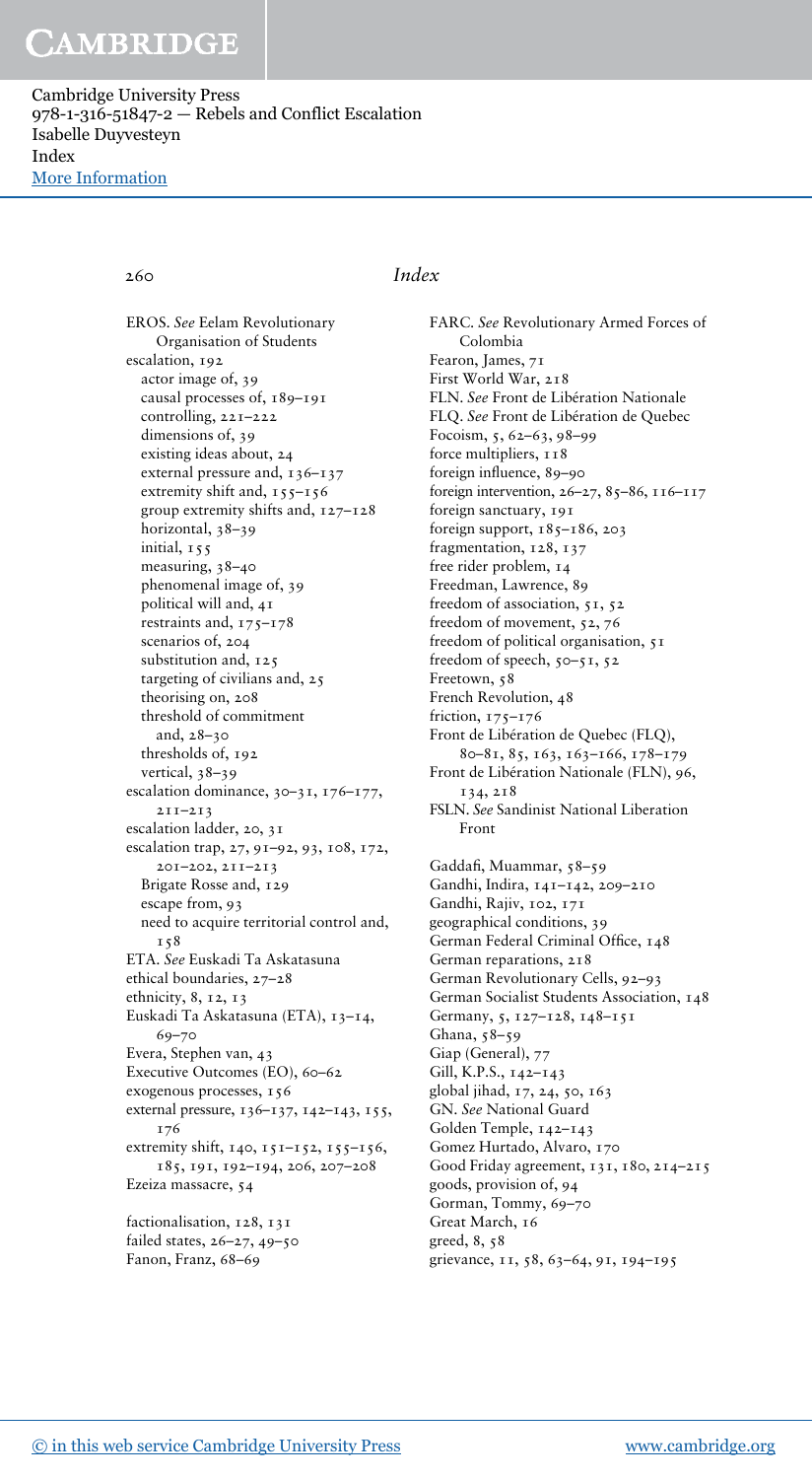Cambridge University Press 978-1-316-51847-2 — Rebels and Conflict Escalation Isabelle Duyvesteyn Index [More Information](www.cambridge.org/9781316518472)

> local, 91 retaliation and, 120 group cohesion, 120 group demise, 32–33 group dynamics, 126, 128, 136 group extremity shifts, 127–128 group think pressure, 128–130, 136, 192–193 Guatemala, 159 guerrillas, 4, 15–16, 45, 167 accidental, 143–144 ideology and, 16 urban, 90–91, 167–168 Guevara, Che, 64–65, 98–99 Guinea-Bissau, 77 Gurr, Ted Robert, 8–9 Guru Nanak, 141 Haig, Alexander, 151 hegemony, 134 Helman, Gerald, 49–50 Hezbollah, 122 Hinduism, 141 hit and run attacks, 125 Holbrook, Donald, 178–179 horizontal escalation, 38–39 humiliation, 159 hunger strikes, 149 "Hypotheses on Misperception" (Jervis), 43 "Hypotheses on Nationalism and War" (van Evera), 43 hypothesis focused research, 43–44 Iberian peninsula, 16 ideological extremism, 131 ideological struggle, 126 ideology, 12, 13–14, 91, 162–163, 194–195 changeability of ideological content, 15 guerrillas and, 16 local grievances and, 91 political opportunity and, 126–127 IEDs. See Improvised Explosive Devices illicit diamond miners, 59 immaterial incentives, 146–147, 156 imperialism, 148 Improvised Explosive Devices (IEDs), 110–111, 117, 121–122 inability shift, 202–203 inability threshold, 180–181, 187–188 incarceration, 71

#### $Index \qquad \qquad 261$

Indian Peacekeeping Force (IPKF), 102–103 Indian Union, 141 indiscriminate force, 99 indiscriminate killing, 32, 105, 107, 189–190, 197–198, 205 individual determinants, 126 individual participation, 143–144 Indochina, 5, 77 infiltration, 36 injustice, 11 institutionalisation, 6 insurgency, 4, 15–16, 37, 45, 73, 101, 178, 203, 220–221 actors in, 143–144 authoritarian regimes and, 90 central dilemma of, 94–96 choice of strategies of, 90–91 conventional bombing and, 121 counter-insurgency, 57, 78–79, 180–181 logic of, 95 patrimonialism and, 52–53 political opportunity structure and, 90 punishment of, 34–35 rural, 100 state-building and, 158 strategy of, 78–79, 88, 125 targeting by,  $114-115$ terrorism and, 16, 17–18, 19, 91 intermediaries, 216 internal group processes, 126, 221 internal pressure, 176 internal radicalisation, 136 internal unity, 137 international affairs, 12, 19 international crises, 71 international humanitarian law, 34–35 International Islamic Brigade, 183 international relations, 43–44, 89 inter-rebel group conflict, 222 Intifadah, 145 intimidation campaigns, 15 intra-rebel conflict, 6–7 IPKF. See Indian Peacekeeping Force IRA. See Irish Republican Army Iranian revolution, 12 Iraq, 12–13, 119–120 Irish diaspora, 123 Irish Republican Army (IRA), 13–14, 69–70, 74, 82, 131, 214–215 apologies offered by, 177–178 Libya and, 123

India, 102, 123, 141–142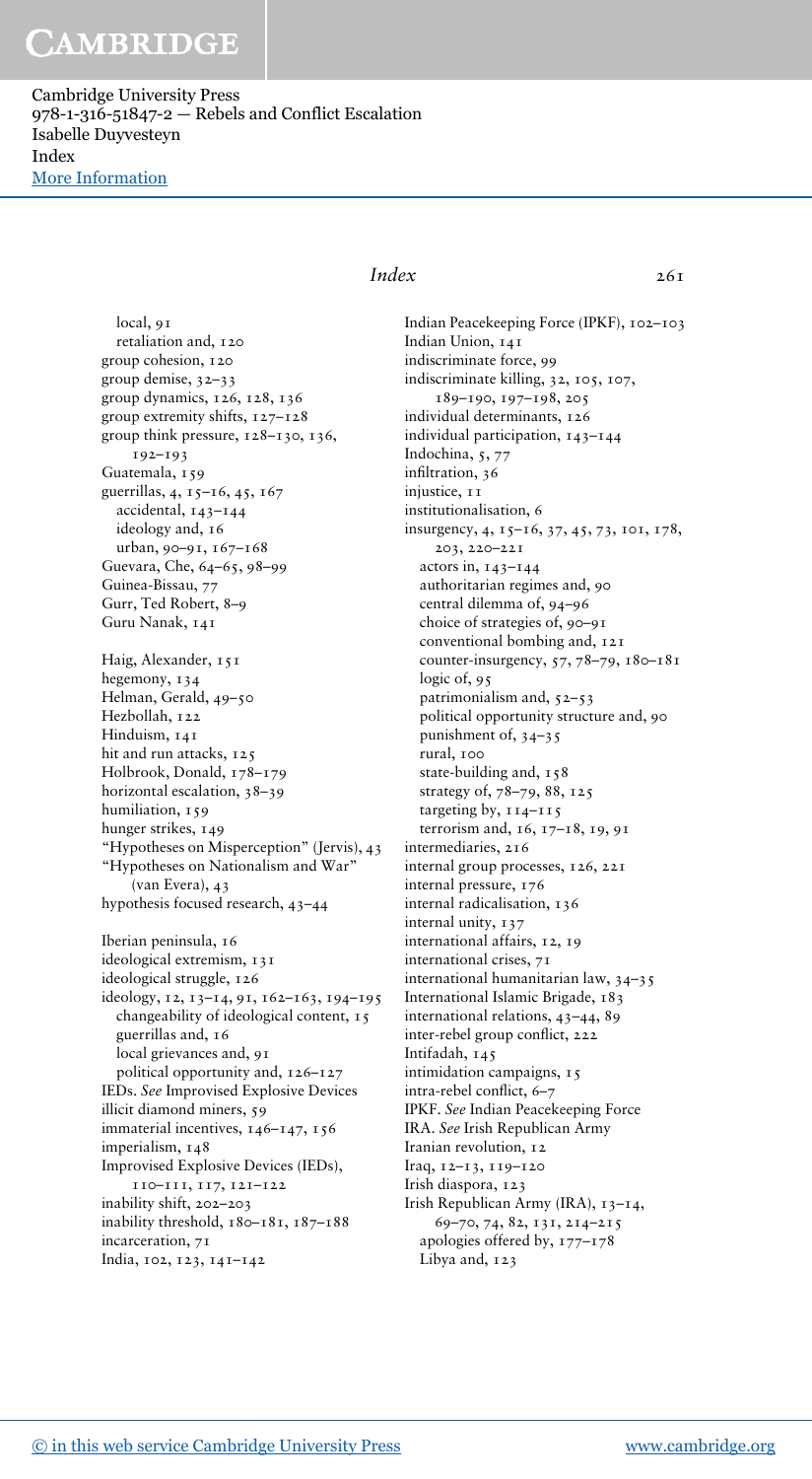Cambridge University Press 978-1-316-51847-2 — Rebels and Conflict Escalation Isabelle Duyvesteyn Index [More Information](www.cambridge.org/9781316518472)

### 262 Index

Irish Republican Army (IRA) (cont.) Provisional, 116, 172-173 recruitment for, 75–76 ISIS. See Islamic State in Iraq and Syria Islam, 141 Islamic State in Iraq and Syria (ISIS), 18–19, 117–118, 172–173 Israel, 81, 121 issue salience, 65–66 Italy, 5, 51–52, 152–154, 171 Jabidah massacre, 72 Jaffna Peninsula, 102 Janis, Irving, 128 Jenkins, Brian, 116–117, 177–178 Jervis, Robert, 43 jihadist groups, 13–14 Jones, David Martin, 209–210, 211 Kabbah, Ahmed Tejan, 61–62 Kaczynski, Ted, 5 Kadyrov, Akhmad, 184-185 Kahn, Herman, 20, 31, 38–39, 40, 175–176, 208–209 Kamajors, 62, 63 Kanu, Abu, 58–59 Karuna (Colonel), 133–134 Kenya, 173 Khalistan, 139–140, 142 Khasaviurt Agreement, 183 Khobar Towers bombing, 83–84 kinship ties, 159 Kissinger, Henry, 216–217 Klein, Hans Joachim, 92–93 Konkret (magazine), 149 Koroma, Johnny Paul, 61–62, 63–64 Kuperman, Alan, 26–27 Kurdistan Workers Party (PKK), 6–7

labour unions, 154 Laporte, Pierre, 166 Laqueur, Walter, 92 law of diminishing returns, 92, 93, 108 leaderless resistance, 5, 135 leadership, 126–127, 129–131, 136 Lebanon, 83-84 left-wing activism, 5 left-wing political violence,  $51-52$ 

legitimacy, 86–87, 133, 134, 157, 162–163, 195–196, 214, 215–216, 221 coercion and, 161, 173 collaboration and, 161 compromising, 212–213 de-escalation and, 158 de-legitimation threshold and, 178–179, 187–188 Front de Libération de Quebec and, 163–166 gaining, 171–173 losing, 171–173 routes to, 160–161, 166 self-de-legitimation, 175 social order and, 162 state, 121 territorial control and, 161 liberated zones, 95 Liberation Tigers of Tamil Eelam (LTTE), 96–97, 101–104, 106, 119, 123 assassinations by, 133–134 political opportunity structure and, 104–105 Liberia, 14, 50, 58–62, 96 Libya, 58–59, 120, 123 linearity, 210–211 low perceived integrative potential, 28 LTTE. See Liberation Tigers of Tamil Eelam Luminoso, Sendero, 138-139

M-19, 80, 96, 163, 170, 178–179, 201 Mack, Andrew, 57 Macklin, Graham, 178–179 Maguindanao (tribe), 72 mainstream politics, 32–33 Malayan Communist Party, 159 Malayan Emergency, 159 Managua, 97–98 Mandela, Nelson, 69–70 Manila, 73 Mansaray, Rashid, 58-59 Mao Zedong, 16, 77, 95, 102, 167 continuing importance of,  $114-115$ Maranao (tribe), 72 Marcos, Ferdinand, 74, 72, 73, 209–210 Marighella, Carlos, 64–65, 68–69 martial law, 76, 72–74, 165–166 Marx, Karl, 126–127 Marxism, 12, 13-14, 135-136, 163, 164, 177–178, 201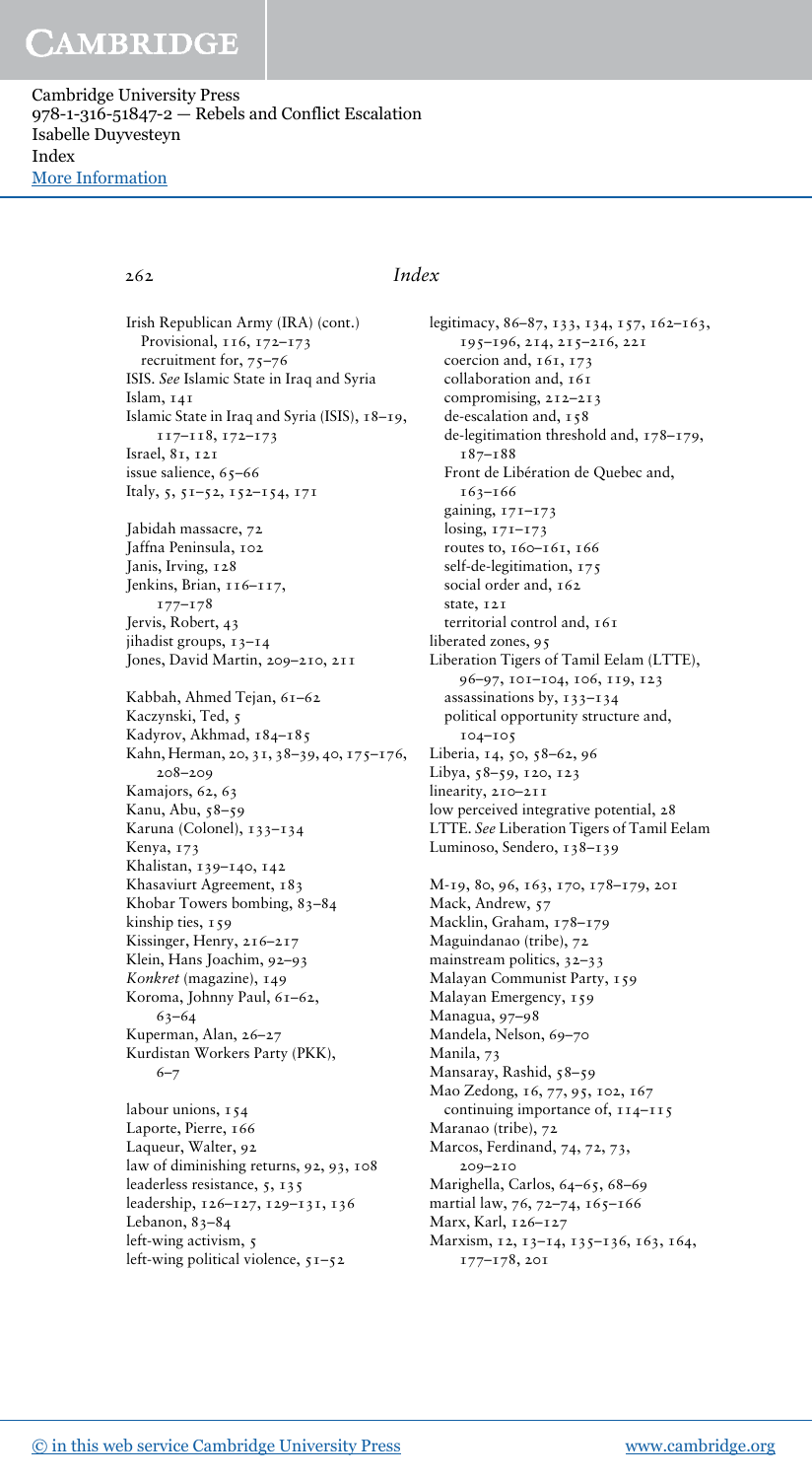Cambridge University Press 978-1-316-51847-2 — Rebels and Conflict Escalation Isabelle Duyvesteyn Index [More Information](www.cambridge.org/9781316518472)

> material capability, 31 material incentives, 145-146, 156, 187 Mau Mau rebellion, 173 Maza, Emilio, 54 Mearsheimer, John J., 221–222 Medina, Fernando Abal, 54 Meinhof, Ulrike, 135-136, 149 Meins, Holger, 149 Mercado, Jose Raquel, 168 Merom, Gil, 78–79 micro-level conflict, 9 Middle East, 134 military defeat, 42 military effectiveness, 118 military intervention, 53 military regimes, 95–96 military terminology, 128–129 Moro National Liberation Front (MNLF), 72–74, 100–105, 123, 132–133 Mitrione, Dan, 171 Mitterand, François, 82 MNLF. See Moro National Liberation Front mobilisation, 88 Momoh, Joseph Saidu, 59–60 monopoly of force, 195-196 Montoneros, 51–52, 56–57, 63–64, 95–96, 115–116 moral hazard, 26–27 Moro, Aldo, 153–154, 171 Moros, 72, 73 Mozambique, 25-26 Mueller, John, 145 Museveni, Yoweri, 41 Muslim communities, 72 Muslim elite groups, 73 Muslim West, 141 mutually hurting stalemates, 36–37, 174–175 narrative, 117-118

> National Dialogue (Colombia), 169 National Guard (GN), 99, 100 National Liberation Army (ELN), 167, 170, 177–178 National Patriotic Front of Liberia (NPFL), 58–62 National Provisional Ruling Council (NPRC), 59–60, 65 national self-determination, 12

### Index 263

nationalism, 12, 62, 134 suicide terrorism and, 13-14, 116-117 negotiation, 36, 67, 80–83, 86, 124, 154–155, 170, 195–196 neo-fascist movements, 152 neo-patrimonialism, 49 network structures, 135 Neumann, Peter, 25, 27, 91–92 Nicaragua, 96–100, 122, 132–133 Nigeria, 12–13 9/11 attacks, 16–17, 83–84, 111, 114–115 non-democratic states, 51 non-response, 83–84 non-state actors, 3, 7–8, 22 state-rebel collusion and, 4 use of conventional strategies by, 15 violence and, 11, 126 non-violence, 67, 83 norm convergence, 42, 174–175, 179–180, 191 de-escalation and, 35–36, 179, 202 shift in, 33 threshold of, 35–36 North Africa, 119-120 Northern Ireland, 74, 74–76, 107, 196, 201 Loyalist groups in, 145–146 Omagh bomb in, 131 political opportunity structure in, 76 NPFL. See National Patriotic Front of Liberia NPRC. See National Provisional Ruling Council October crisis of 1970, 163 Ohnesorg, Benno, 149 Oklahoma City bombing, 83–84 Olson, Mancur, 94 Omagh bomb, 131 On Violence (Arendt), 106

OPEC. See Organization of the Petroleum Exporting Countries Operation Blue Star, 142–143

opportunistic actors, 143–144

order, provision of, 94

organisational cohesion, 70–71

organisational survival, 135–136,

196–197 Organization of the Petroleum Exporting Countries (OPEC), 92–93, 150–151 outbidding, 133–134, 136, 192–193, 206 overreaction, 69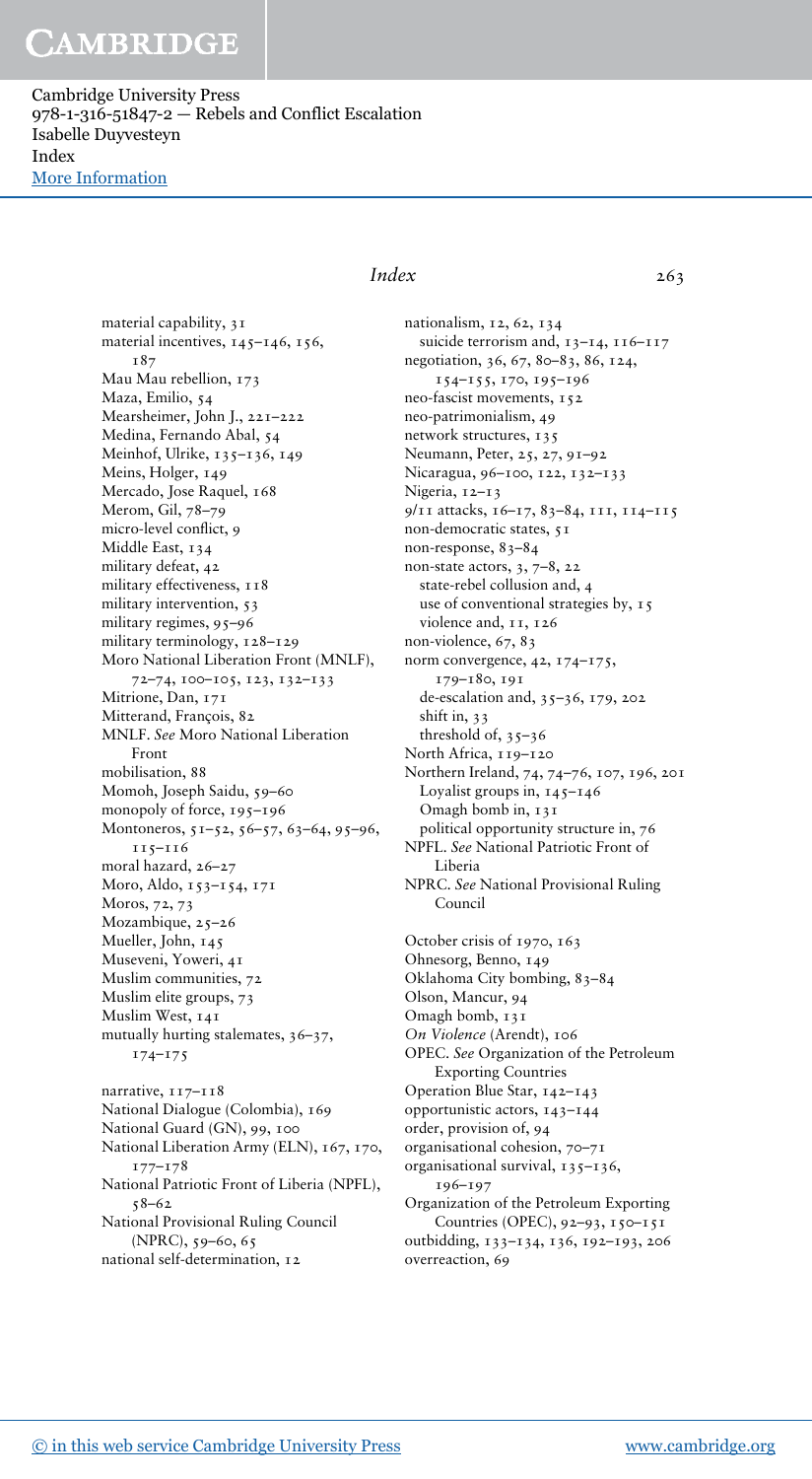Cambridge University Press 978-1-316-51847-2 — Rebels and Conflict Escalation Isabelle Duyvesteyn Index [More Information](www.cambridge.org/9781316518472)

### 264 Index

overwhelming force, 67, 77–80, 86, 195–196, 215 PAIGC. See African Party for the Independence of Guinea and Cape Verde Pakistan, 123, 141-142, 185-186 Palestine, 121, 126–127, 145, 180, 202 Palestine Liberation Organization (PLO), 82 Palk Strait, 123, 185-186 Pape, Robert, 116-117 parity, 36–38, 175 passive support, 159-160 path dependency, 28–29, 195, 209 patrimonialism, 48–50, 52, 64, 77, 179–180 dynamics of, 132 insurgency and, 52–53 neo-, 49 political opportunity structure and, 145 social relations and, 162 Somoza family and, 97 Patriotic Union Party (UP), 170 patrons, 48 Pearson, Lester, 164-165 Penitence Law, 152-154 Pentiti legislation, 152-154 People's Liberation Organisation for Tamil Eelam (PLOTE), 101, 133–134 perception biases, 28–29, 155 Peron, Isabel, 55 Peron, Juan, 53-55, 63 personal incentives, 146–147 Petersson, Magnus, 19–20 phenomenal image of escalation, 39 Philippines, 72, 72–74, 104–105, 196, 217 PKK. See Kurdistan Workers Party PLO. See Palestine Liberation Organization PLOTE. See People's Liberation Organisation for Tamil Eelam polarisation, 193–194 policy relevance, 219–221 political calculation, 177 political capital, 86–87 political change, 15 political entrepreneurs, 14, 63–64, 134, 194–195 political expediency, 141–142 political Islam, 12–13, 181 political murder, 113–114

political opportunity structure, 14, 47–48, 51–52, 62 changing of, 194–195 ideology and, 126–127 insurgency and, 90 LTTE and, 104–105 misreading, 171 in Northern Ireland, 76 patrimonialism and, 145 reinforcements in political will and, 88 role of, 63–64 terrorism and, 90 time and, 124 transitions between, 93 violence and, 47, 57 political participation, 50–51 political polarisation, 63 political power, 48 political violence, 9, 10 contentious politics and, 47–48 explanations of, 11 left-wing, 51–52 organised, 12 popular support and,  $158-159$ prerequisites for, 194–195 study of, 127 sub-state, 25 political will, 1–2, 12, 40–41, 47, 86–87, 213–214 calculations of, 177–178 de-escalation and, 42 escalation and, 41 limited, 70-71 reinforcement of, 86, 88, 104–105 politics, 9, 10–11, 40–41 Popular Liberation Army (EPL), 167 popular support, 86–87, 158–159 post-territorial arguments, 18–19 power base, 88 power disparity, 86 Prabhakaran, Velupillai, 102, 104 Premadasa, Ranasinghe, 102 Prevention of Terrorism Act of 1979, 101 previous commitments, 155 PRN. See Process of National Reorganisation Process of National Reorganisation (PRN), 56, 55, 95–96, 154–155 Prolonged Popular Warfare, 98 propaganda, 117–118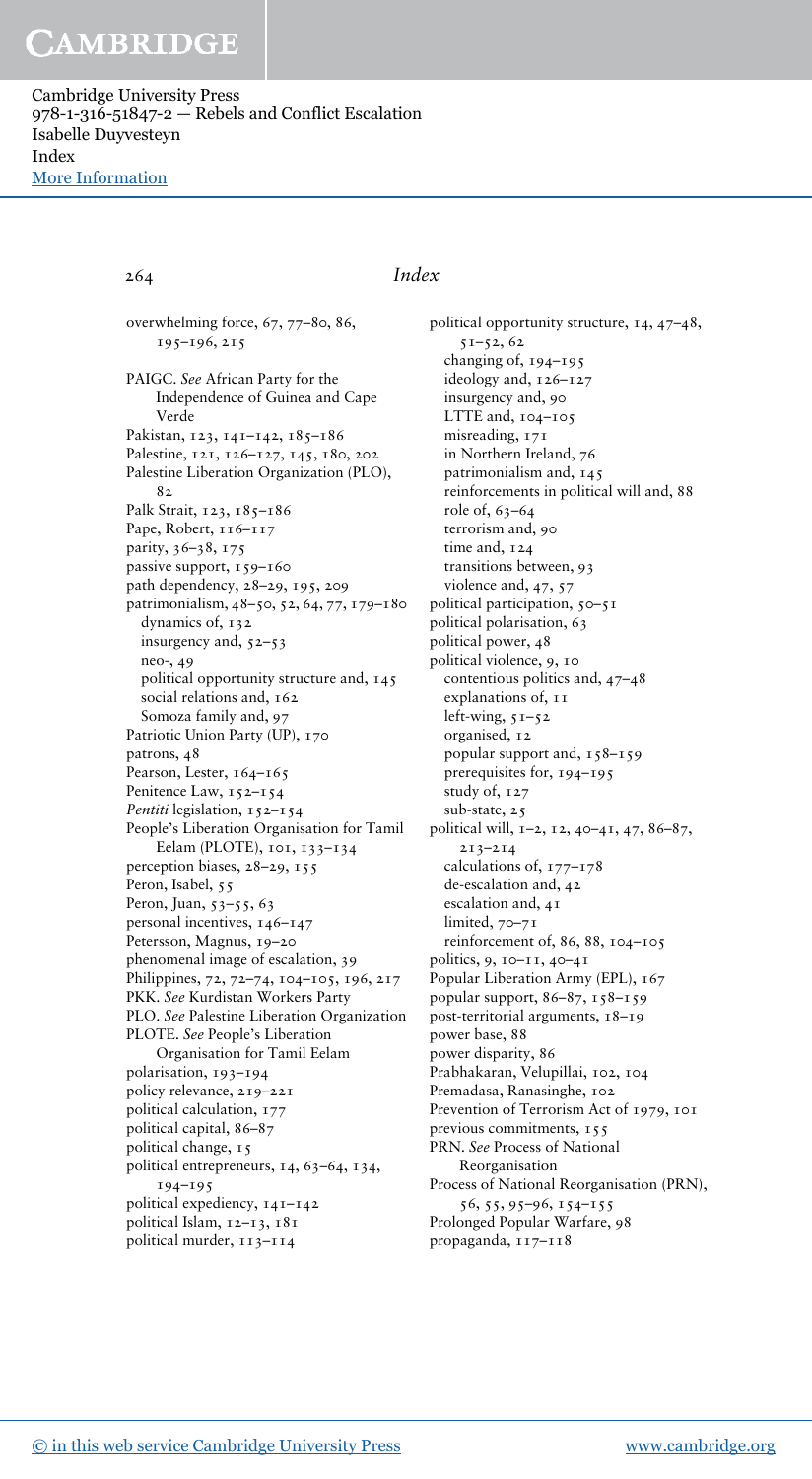Cambridge University Press 978-1-316-51847-2 — Rebels and Conflict Escalation Isabelle Duyvesteyn Index [More Information](www.cambridge.org/9781316518472)

> propaganda by deed, 68–69, 117–118, 119, 170 Protestantism, 74, 76 provocation, 69–70, 86, 166, 195–196 campaigns of, 68–69 mechanism, 71 repression and, 72, 104–105 trap, 71–72, 86 psychology of shame, 163 public confidence, 158–159 public goods, 130–131 public support, 91–92, 121, 158–160 punishment, 33, 34–35, 77, 118–119, 121 Punjab Crisis, 139–140, 141–142, 144, 217 Putin, Vladimir, 184-185 radicals, 22–23, 81 RAF. See Rote Armee Fraktion Rand, 37–38 Rapoport, David, 12 Raspe, Jan-Carl, 149–151 rational choice theory, 135, 160, 195 rational legalistic structures, 49, 50–66, 77, 162, 179–180 moderate response by, 67 terrorism and, 52–53 rationality, 208–210 Ratner, Steven, 49–50 rebel actions, second and third order effects of, 34 rebel cohesion, 137 rebel collective utilitarian model of strategy, 23 rebel culture, 10 rebel fragmentation, 127 rebel longevity, 122–123 Rebel United Front (RUF), 10, 62, 63–64, 92, 96, 161 rebel violence, 7 culture and, 15 escalation of, 9 instrumental approach to, 8 social science investigations on, 8–9 solidarity and, 129 under-investigated areas of, 44 reciprocity, 210–211 regicide, 16 religious authority, 162–163 religious feast days, 124 repression, 51, 56, 55, 57, 67, 71, 77

### Index 265

all-out, 79 capability and, 121 de-escalation and, 79 effectiveness of, 78–79 extreme, 99 organisational cohesion and, 70–71 provocation and, 72, 104–105 reputation, 126–127 resentment, 11 restraints, 175–178 retaliation, 33–34, 120–121, 198, 206, 219 revenge dynamic, 147 Revolutionary Armed Forces of Colombia (FARC), 6–7, 145–146, 170 Revolutionary People's War, 77 revolutionary war, 16, 95 Richardson, Louise, 82 right-wing extremism, 5, 51–52, 83, 135 risk assessment, 128–129 risk transfer effect, 110 rivalry between rebels, 116–117 Roberts, Adam, 70 Rote Armee Fraktion (RAF), 5, 51–52, 92–93, 135–136, 148–151, 171, 178–179 killing police officer, 190–191 revenge dynamic and, 147 situational entrapment and, 154-155 Royal Ulster Constabulary (RUC), 74 RUF. See Rebel United Front rural environments, 108–109 Russia, 79, 182 Russian Federation, 24 Rwanda, 41 Sabah, 72 saliency, 65-66, 86-87, 179, 211 saliency shift, 191, 192, 194, 197, 206, 207–208 sanctuary,  $185 - 186$ Sandinist National Liberation Front (FSLN), 96–100, 100, 122 recruitment by, 143 splits experienced by, 132-133 Sandino, Cesar Augustino, 97–98 Sankoh, Foday, 58–59, 63–64 Sarawak, 72 sarin gas, III, 130 Schelling, Thomas, 20, 25, 30, 31, 35–36, 89, 118–119, 179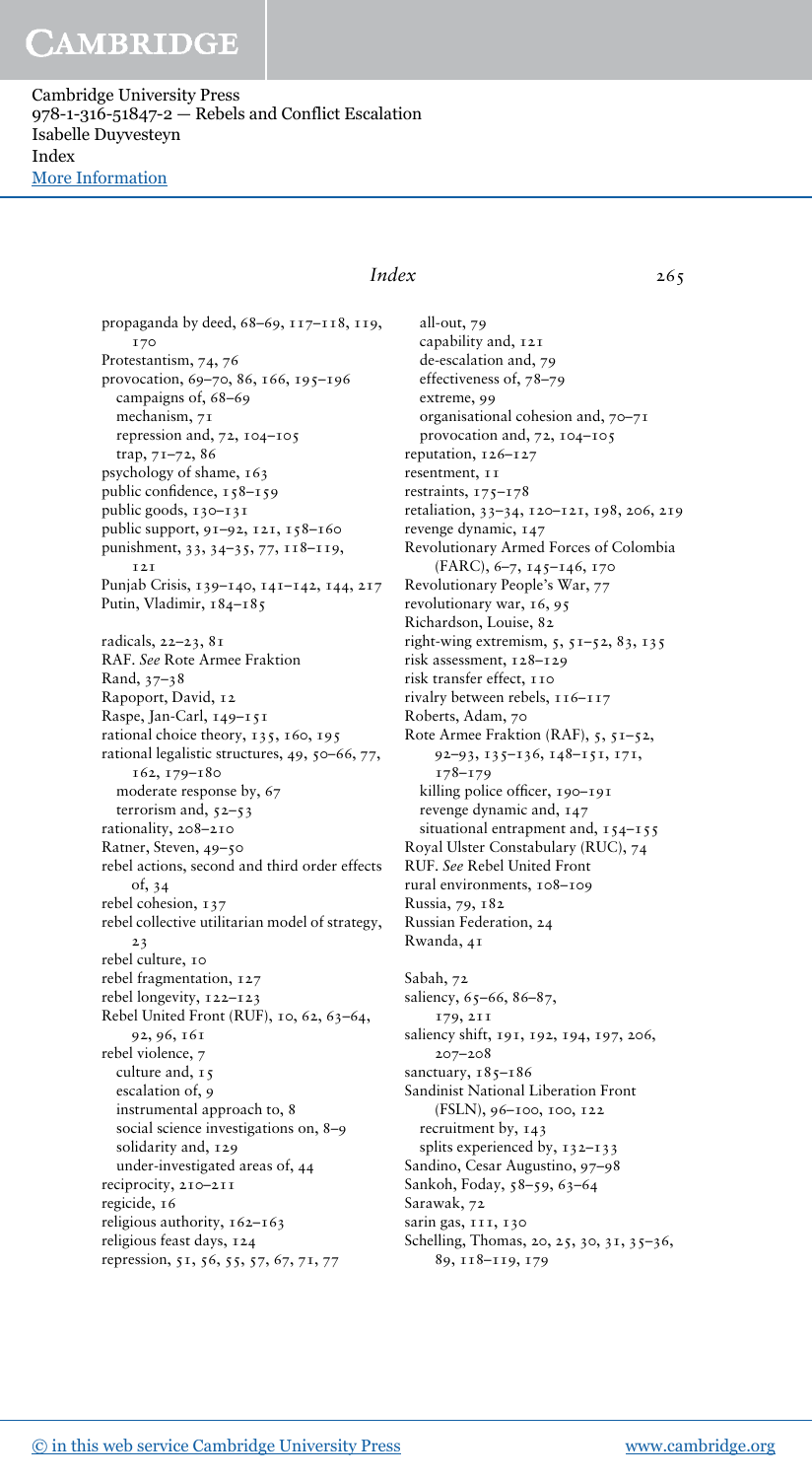Cambridge University Press 978-1-316-51847-2 — Rebels and Conflict Escalation Isabelle Duyvesteyn Index [More Information](www.cambridge.org/9781316518472)

### 266 Index

Schleyer, Hanns Martin, 150-151 secession, 72 Second World War, 41, 134, 152, 175–176, 218 security dilemma, 25-26 security services, 136–137, 139–140 self-defence, 89–90 self-de-legitimation,  $187-188$ , 191, 201–202 Sendero Luminoso, 138–139 sensitivities, 29–30 Shankill bombing, 172–173 Sierra Leone, 25–26, 58–62, 63–64, 65, 92, 107, 161 Sikh community, 116, 123, 137-138, 142–143 Sikh East, 141 Sinhalese nationalism, 101 situational entrapment, 28–29, 143–144, 151–155, 192–193 Smith, M.L.R., 25, 27, 91–92, 209–210, 211 Smith, Rupert, 147 social contract theory, 162 social goods, 160 social interaction, 69 social learning process, 129 social meaning, 146-147 social media,  $117 - 118$ social mobilisation, 47, 56, 53–57, 58–60, 99 social movements, 5 social order, 147, 162 social organisation, 90 social psychology, 35–36 social relations, 147 social relationships, 94 social revolution, 98 social solidarity, 9 social support, 93 Social-Democratic Party (SPD), 148 solidarity, 126–127, 128–129 external pressure and, 137 rebel violence and, 129 social, 9 Somalia, 12–13, 48, 150–151 Somoza family, 96–97, 132–133 South Africa, 69–70, 131 South American death squads, 131 South Sudan, 15 Soviet Union, 14, 181

Spanish civil war, 15, 134 SPD. See Social-Democratic Party spoilers, 131–133, 136, 140, 143, 192–193, 206 spoils of war, 145 Sri Lanka, 15, 45, 80, 96–97, 101–105, 132, 202–203 stalemate, 32–33, 36–38, 174–175 state, role of, 68–72, 222 state-building, 158 state-rebel collusion, 4 state-rebel confrontations, 27–28, 42–43, 65–66, 89, 158 states, role of, 45 Stedman, Stephen, 131 Stevens, Siaka, 58, 59–60 Stockholm International Peace Research Institute, 113 Strachan, Hew, 2–3 Strasser, Valentine, 59–60, 63, 65 strategy choice of, 89–91 classical strategic thought, 30 conventional, 15, 101–104 FSLN switching focus of, 97–100 insurgency of, 78–79, 88, 125 irregular, 101–104 rebel collective utilitarian model of, 23 strategic effect,  $118$ of terrorism, 69, 88 substitution, 8–9, 110, 185, 199–200 escalation and, 125 of tactics, 116–117, 121–122 of targets, 115–116 territorial control and, 122–123 time and, 124 Sudan, 6–7, 12–13 Sufi Islam, 181 suicide attacks, 101, 118 suicide terrorism, 8-9, 103, 134, 185 demonstration effect and, 119 nationalism and, 13–14, 116–117 Sulu islands, 72 Summers, Harry, 217–218 sunk costs, 93 Sunningdale agreement, 180 surveillance, 136-137 Symbionese Liberation Army, 138–139 Syria, 15, 119-120 Syrian civil war, III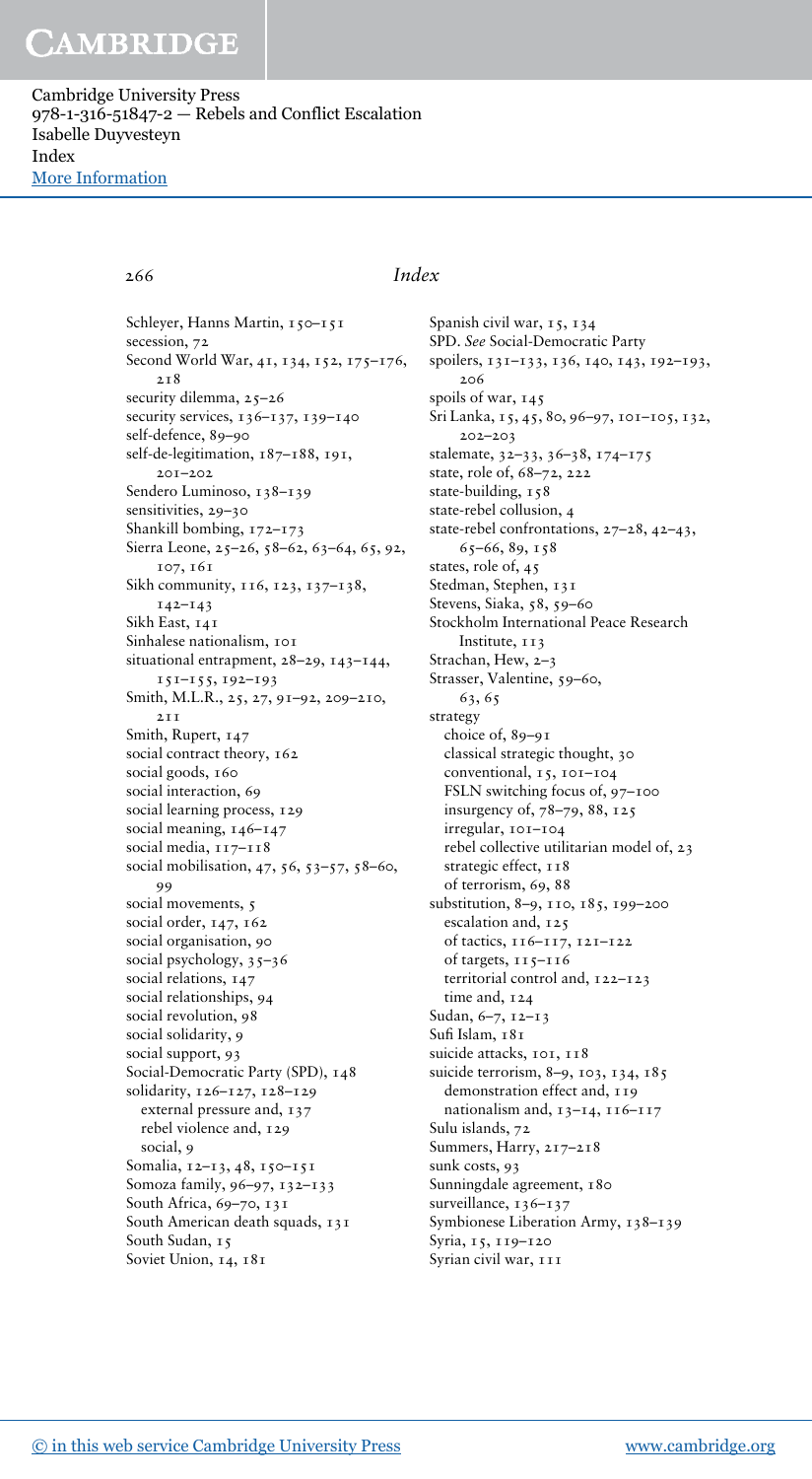Cambridge University Press 978-1-316-51847-2 — Rebels and Conflict Escalation Isabelle Duyvesteyn Index [More Information](www.cambridge.org/9781316518472)

> tacit coordination, 118-120 tactics, 110 scripts of,  $118-120$ substitution of, 116–117, 121–122 tactical engagement, 125 Taliban, 5, 119–120, 172–173, 185–186 Tamil Eelam Liberation Organisation (TELO), 101, 133–134 Tamil Nadu, 123 Tamil political representation, 102 Tamil United Liberation Front (TULF), 101 target selection, 113-114 targeted killings, 77, 138–140, 155, 156, 192–194, 219 targets, 113–116 Tausūg (tribe), 72 TELO. See Tamil Eelam Liberation Organisation termination of conflict, 132, 174–175, 215–216 termination of hostilities, 32 territorial control, 89–90, 94, 95, 103, 221 challenges to, 125 lack of, 95–96 legitimacy and, 161 need to acquire, 158 substitution and, 122–123 terrorism, 4, 7, 8–9, 34, 45, 78, 129, 220–221. See also suicide terrorism central dilemma of, 91–93 choice of strategies of, 90–91 coercion and, 17 concessions and, 80-81 conventional bombing and, 121 counterterrorism, 7 democratic states and, 90 enablers for,  $112-113$ flexibility of, 125 goal of,  $17 - 18$ insurgency and, 16, 17–18, 19, 91 negotiation and, 81 overwhelming force and, 78–79 political opportunity structure and, 90 power of, 157 rational legalistic structures and, 52–53 revolutionary, 146 secrecy and, 106-107 strategic application of, 95 strategies of, 69, 88 strength of, 93 suicide, 8–9, 13–14

### Index 267

transnational, 85 weapons of mass destruction, 112 Western Europe and, 51 third-party intervention, 84–86, 122–123, 140, 155, 192–194, 197, 198, 206 Tilly, Charles, 15 time, 124 Toft, Ivan, 57 Transformation of War (van Creveld), 8 Trudeau, Pierre, 165–166 TULF. See Tamil United Liberation Front Tupumaros, 171 tyrannicide, 16 Uganda, 41

Ukraine, 15 Umkhonto we Sizwe, 91 uncertainty, 132 unemployment, 145 United Kingdom, 58, 61–62 United Nations, 84–85, 113, 216 United States, 7, 120, 178–179 unwitting sensitivities, 155 UP. See Patriotic Union Party urban environments, 108–109 urban guerrillas, 90–91, 167–168 use of force, 67–68, 71 utilitarian paradigm, 127

vertical escalation, 38, 110 victory, 216–218 Vietcong, 40–41 Vietnam War, 40–41, 125, 148, 216–217 violence, 3, 7, 50. See also political violence; rebel violence anti-imperialist, 151 capabilities and, 89–90 against civilians, 25 coercion and, 67–68 after concessions, 81 consequences for engagement in, 6 crossing of thresholds in, 43 decline of, 42–43 deterrents of, 121 development of, 141 discriminate, 105, 107 dynamics of, 21–22 ending, 214–216 engagement in, 143 escalation trap and, 27